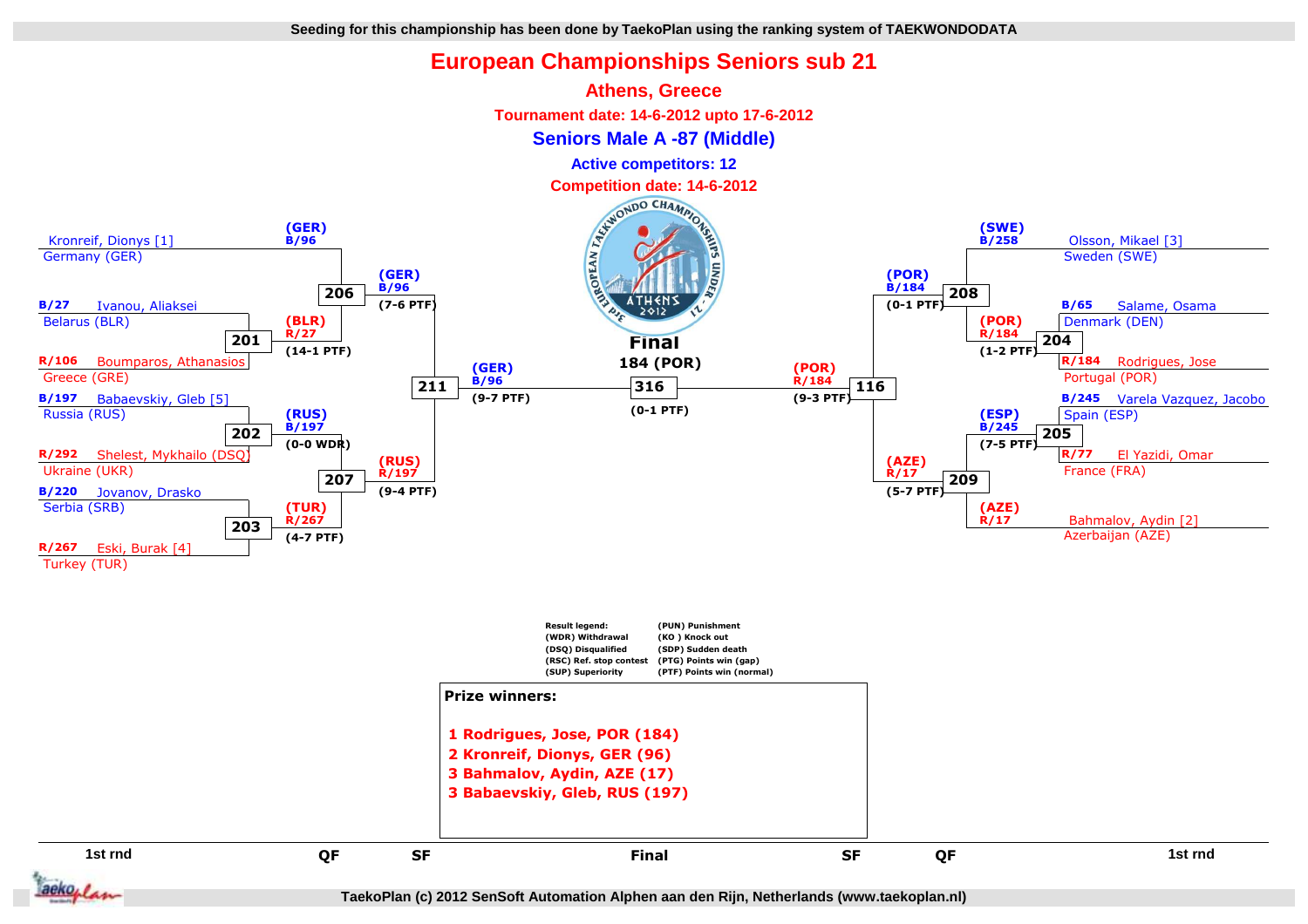## **European Championships Seniors sub 21**

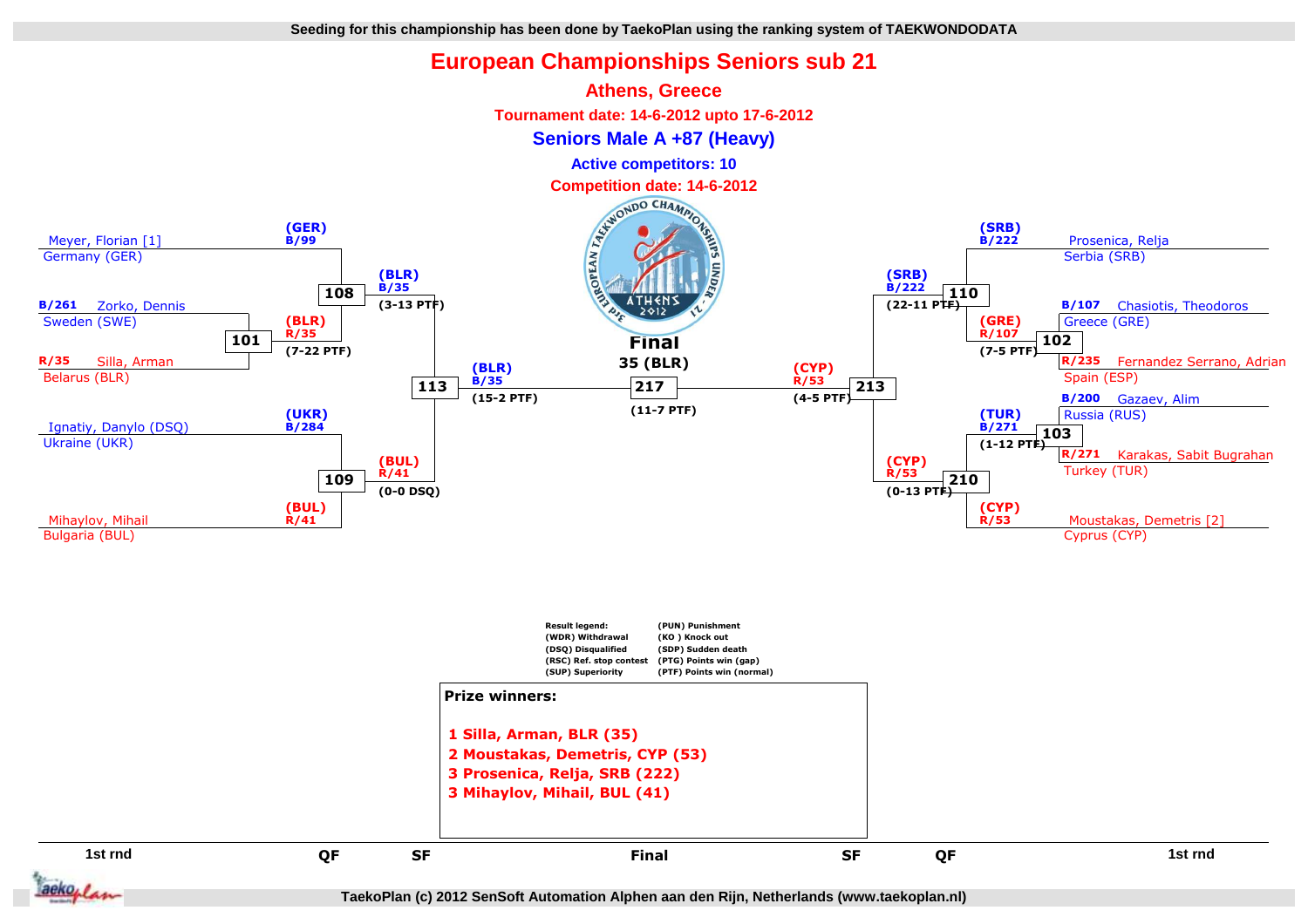## **European Championships Seniors sub 21**



**TaekoPlan (c) 2012 SenSoft Automation Alphen aan den Rijn, Netherlands (www.taekoplan.nl)**